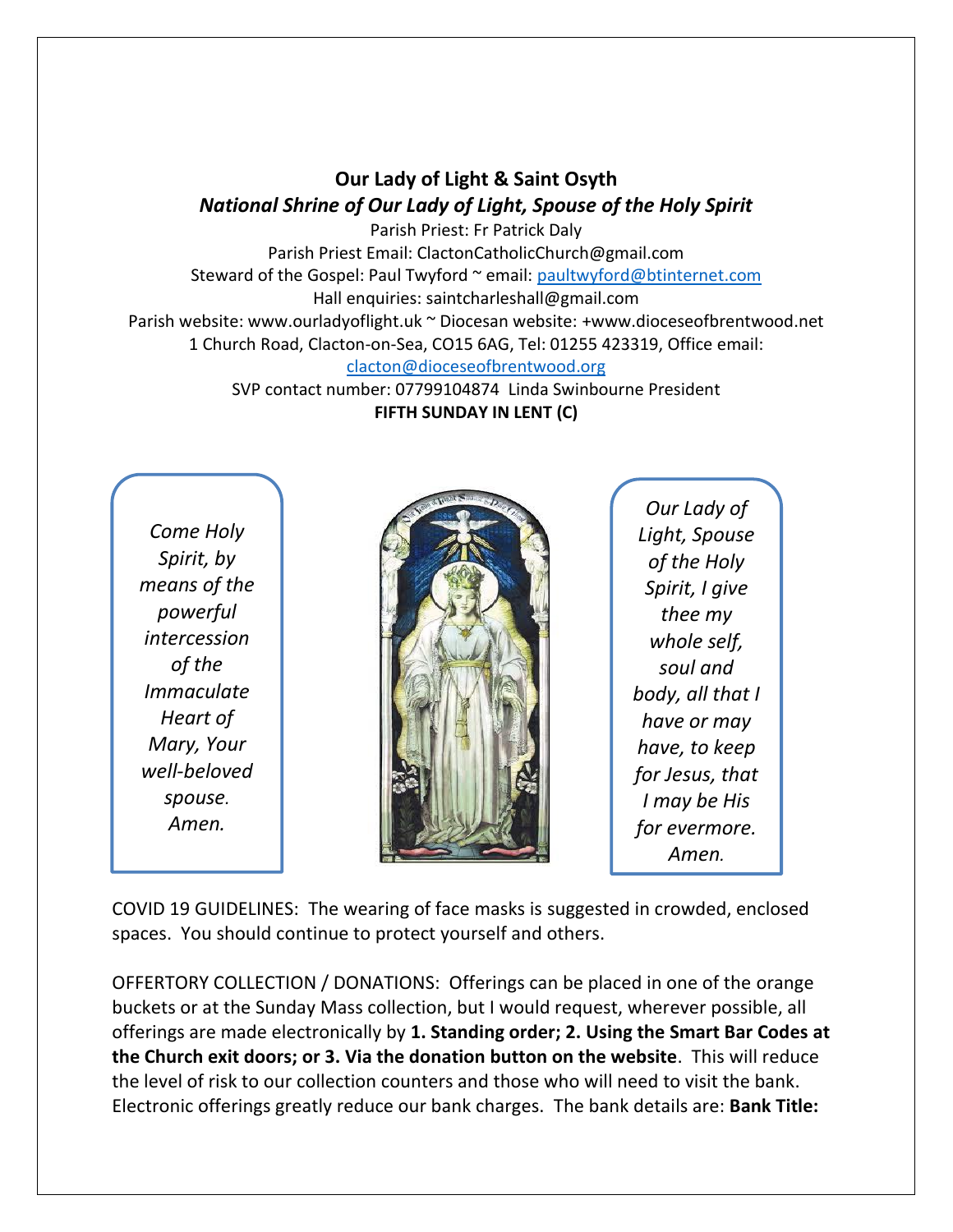## **Catholic Church Clacton-on-Sea, Sort Code 401322, Account Number: 41020463.**

Members of the gift-aid scheme should quote their name and gift aid number in the Reference. Funds received last week:

Electronic Offerings £124.73 of which £90.00 was gift aided.

Collection Offerings £522.34 of which £148.48 was gift aided.

Thank you for your generosity, for Gift Aiding your offerings, and for your support of the Parish. Fr Patrick.

## JOHN 8:1-11

In the Gospel from John, we have the dramatic story of the woman dragged before Jesus to be stoned for the act of adultery. The Gospel commences with the statement, 'Jesus went to the Mount of Olives'. I believe that this sentence is the key to this Gospel. This Gospel is about sin and God's mercy. God sent His only Son, the Second Person of the Blessed Trinity, into the world to be the means of our salvation. Jesus Christ, God made man, the Word through which the whole of the Cosmos was created, became a man in order that we may have forgiveness from sin and eternal life. Jesus Christ through His death on the Cross at Calvary is the perfect sacrifice for our sins. God so loved the world that He gave us His only Son.

Jesus would shortly return to the Mount of Olives at the beginning of His Passion. On this second occasion, Jesus took His disciples to the Mount of Olives to pray. He instructed His disciples, 'Pray not to be put to the test'. Jesus prayed, 'Father, if you are willing, take this cup away from me. Nevertheless, let your will be done, not mine'. In His anguish he prayed even more earnestly, and His sweat fell to the ground like great drops of blood'. Why was Jesus sweating great drops of blood? It was not just the thought of the horrendous death He was about to endure. At that moment, Jesus was taking upon Himself all the sins of humanity from Adam and Eve to the end of time. At that moment, Jesus was taking upon Himself our sins.

As the woman was dragged before Jesus, on that very same Mount of Olives, to be stoned for the sin of adultery, Jesus knew that He would shortly take upon Himself that very sin. Jesus Christ is the Lamb of God who takes away the sins of the world. In an action of total love and mercy, Jesus disarms her accusers. He says to them, "If there is one of you who has not sinned, let him be the first to throw a stone at her". In Jewish law, the witnesses to the crime must be the first to throw the stones. Her accusers dropped their stones and left her in peace. Jesus was shortly to take their sin upon Himself as well! To the woman, He said "Woman, where are they? Has not one condemned you"? "No one Sir", she replied. "Neither do I condemn you", said Jesus "go away, and don't sin anymore".

Jesus will never condemn us for our sins. He loves us totally and has already paid the price for our redemption. We simply must approach Jesus Christ in repentance and ask for His forgiveness. The most perfect way to seek repentance and forgiveness of our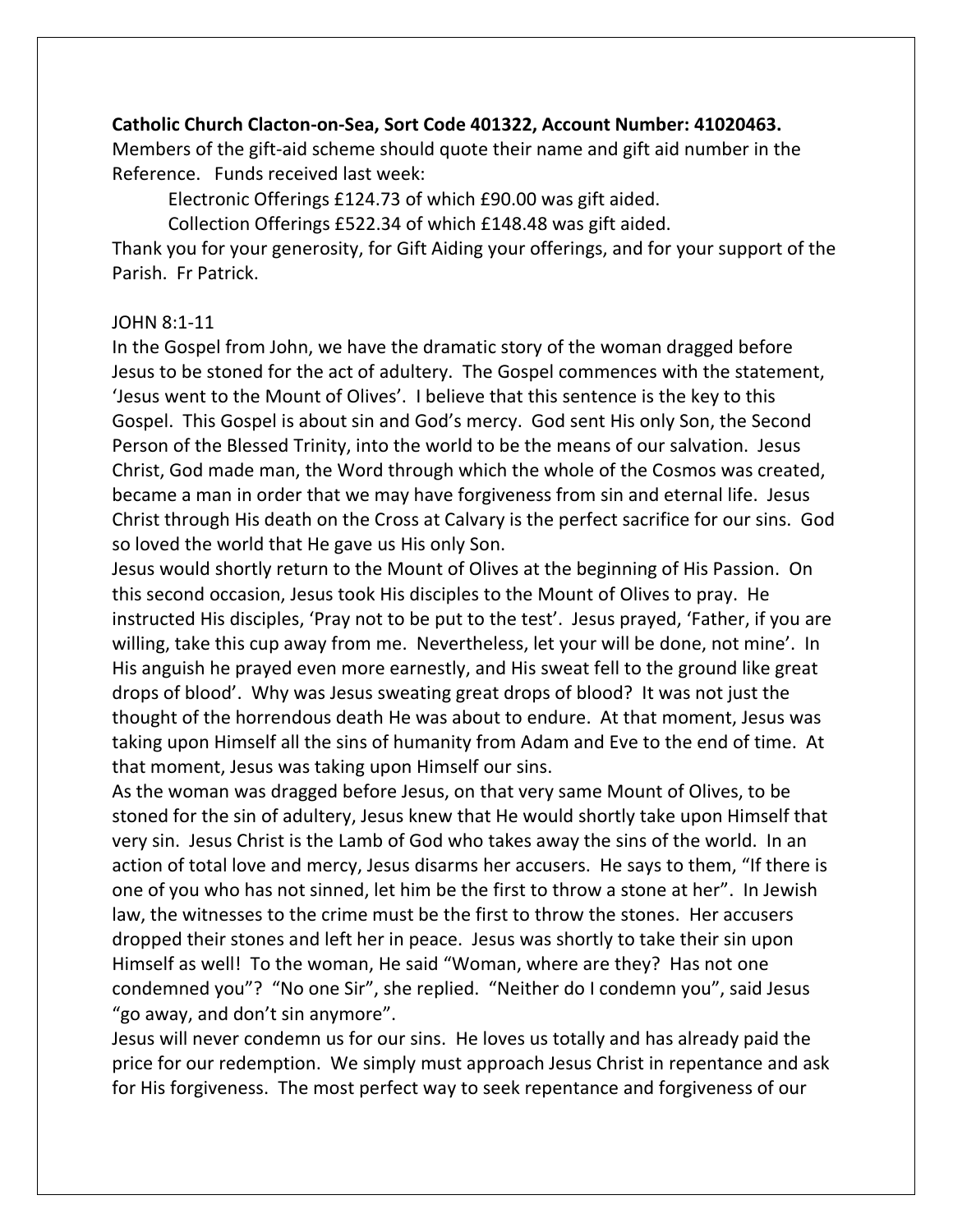sins is the Sacrament of Reconciliation. There will be a Reconciliation Service on Monday  $11<sup>th</sup>$  April at 7.00 pm with visiting priests.

STATIONS OF THE CROSS: Every Friday evening at 7.00 pm in the church. Please bring your children or grandchildren. It is very important that they experience this devotion.

VACANCY WALSINGHAM HOUSE: Assistant Manager to begin in late summer. This is a residential role and involves working alongside the existing staff team helping to form the volunteer team and lead retreats for schools and parishes across the diocese. See: <https://bcys.net/news/vacancies/> The closing date Friday 22<sup>nd</sup> April 2022.

THE PASSAGE: Catholic charity working with homeless people is raising funds through the Big Give a matched giving scheme. Every £1 donated online by 12.00 noon on Tuesday 19 April makes £2 and £2.25 if you are a taxpayer through Gift Aid. Please visit: <https://bit.ly/BigGiveMarch22> to support the campaign.

VOCATION ENQUIRERS MEETINGS: The next evening for those considering or interested in a vocation to the priesthood is on Tuesday 5 April at St Edmund of Canterbury Church in Loughton. The speaker will be Mgr Kevin Hale. For further information please contact Fr Mark Swires: [vocprom@dioceseofbrentwood.org](mailto:vocprom@dioceseofbrentwood.org)

FR PATRICK: will be away next week. Fr Gerald Gosling will be providing cover.

| Monday 11 <sup>th</sup> April 2022.  | 7.00 pm.                 | <b>RECONCILIATION SERVICE</b> |  |
|--------------------------------------|--------------------------|-------------------------------|--|
|                                      |                          | - with visiting priests.      |  |
| Thursday 14th April 2022.            | 7.00 pm.                 | <b>MAUNDY THURSDAY</b>        |  |
|                                      |                          | MASS.                         |  |
| Friday 15 <sup>th</sup> April 2022.  | 10.00 am.                | <b>CHURCHES TOGETHER ACT</b>  |  |
|                                      | (Parish Choir supporting | OF WITNESS & WORSHIP -        |  |
|                                      | event)                   | Meeting on Christmas Tree     |  |
|                                      |                          | Island in the Town            |  |
| Saturday 16 <sup>th</sup> April 2022 | 8.00 pm                  | <b>EASTER VIGIL MASS.</b>     |  |

**HOLY WEEK SERVICES**

## **THIS WEEK'S SERVICES.**

| Saturday 2 <sup>nd</sup> April 2022. | 9.30 am.             | <b>MASS: Eileen Morley</b> |
|--------------------------------------|----------------------|----------------------------|
|                                      |                      | Intentions                 |
|                                      |                      | Parish.                    |
| Saturday 2 <sup>nd</sup> April 2022. | 11.00 am to 12.00 pm | <b>SACRAMENT OF</b>        |
|                                      |                      | <b>RECONCILIATION:</b>     |